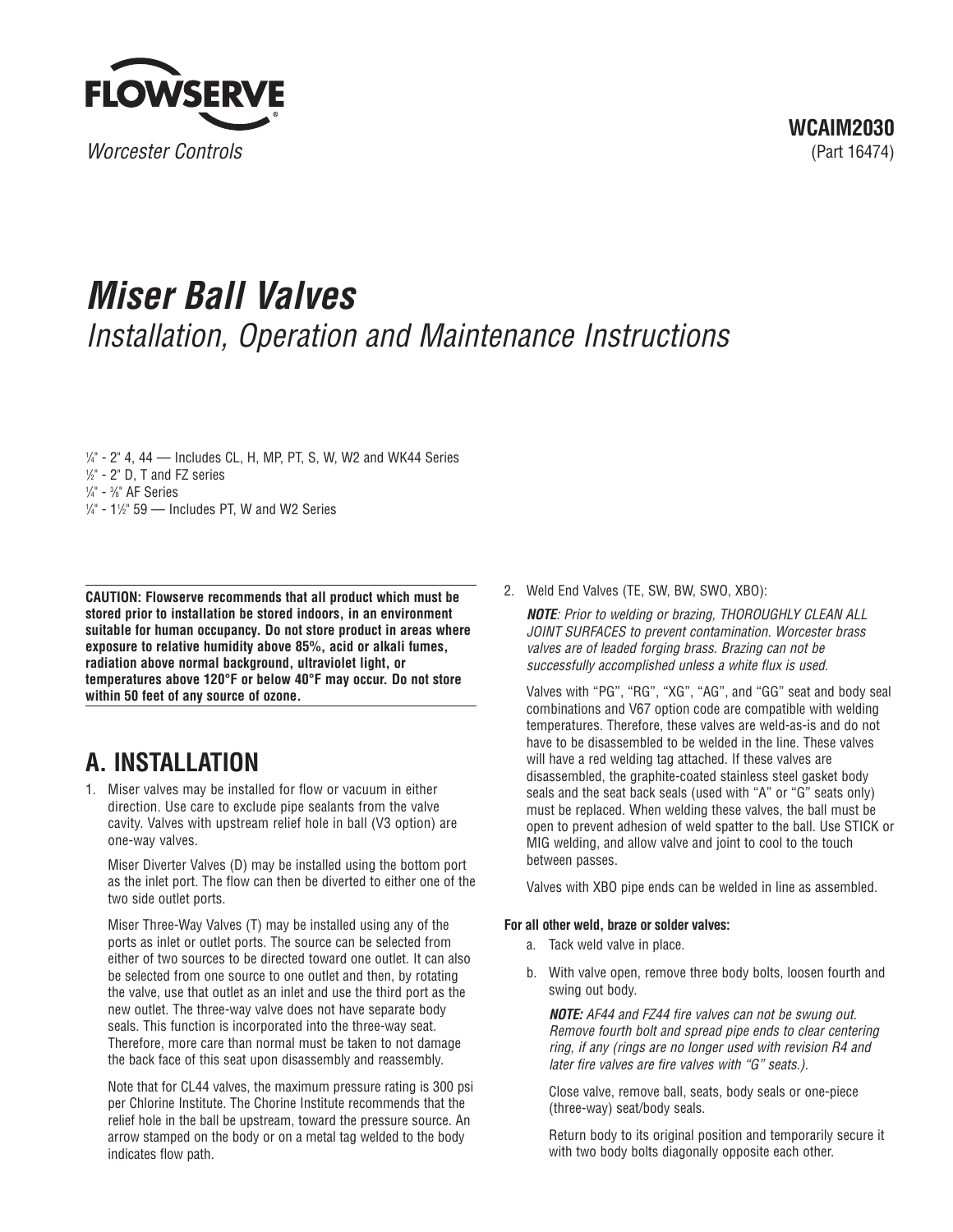

- c. Weld valve in line (when gas welding or brazing do not play flame on valve body.)
- d. Allow valve to cool, reassemble valve. Install new body seals, if they were shipped separately from the valve. Temporary Buna body seals, if found in the valve as received, are not to be reused. If coated stainless steel "S" gasket body seals are used (Code M or G), the wide flange of the "S" gasket must face the valve body. See View A-A detail on page 5.
- e. Tighten and torque body bolts evenly and diagonally opposite each other, alternating in a criss-cross pattern. Use torque figures below:

| <b>Carbon Steel Bolts</b> |          |               | <b>Stainless Steel and Alloy 20 Bolts</b> |         |               |
|---------------------------|----------|---------------|-------------------------------------------|---------|---------------|
| <b>Bolt Dia.</b>          | In-Lbs   | <b>Ft-Lbs</b> | <b>Bolt Dia.</b>                          | In-Lbs  | <b>Ft-Lbs</b> |
| $\frac{1}{4}$             | $96-120$ | $8 - 10$      | 1/4"                                      | 72-94   | 6-8           |
| $\frac{5}{16}$            | 156-204  | $13 - 17$     | $\frac{5}{16}$ "                          | 120-144 | $10-12$       |
| $\frac{3}{8}$ "           | 216-264  | 18-22         | $\frac{3}{8}$                             | 192-216 | $16 - 18$     |
| $\frac{7}{16}$ "          | 480-540  | $40 - 45$     | $\frac{7}{16}$ "                          | 336-384 | 28-32         |
| $\frac{1}{2}$             | 720-780  | 60-65         | $\frac{1}{2}$                             | 504-552 | $42 - 46$     |

**Note**: Stainless steel bolts and nuts are generally used in all three-piece valves with stainless steel bodies, FZ valves and valves with "G" seats.

**CAUTION: The fluoropolymer and UHMWPE body seals (codes T and U), and the coated stainless steel gaskets (codes M and G) make excellent seals. However, some points of caution in their use need emphasizing.**

- 3. a. No fluoropolymer or UHMWPE part (except a seat) or seat back seal is reusable. Coated stainless steel gaskets are also not reusable and cannot be used in stainless bodies with cast surfaces or serrations in body seal area. These include R12, R14, R15, R17, R20, R22 or current R1 and R3 Revision level 44 and 59 valves. Upon disassembly of the valve, these seals or gaskets should be discarded and replaced with new parts.
	- b. Care must be taken to avoid scratching the fluoropolymer or UHMWPE seals, or the coating of the stainless steel gaskets during installation. Light lubrication of these seals can help to prevent damage.
	- c. Care must also be taken when handling a graphite thrust bearing, stem seal, or seat back seal. These parts can be easily damaged by squeezing the O.D. of the seal. Parts are to be handled on the flat surfaces rather than the O.D.
	- d. The ball used in valves with "A" and "G" (filled metal) seats is round to special tolerances. To ensure proper contact with the seat, do not drop, dent or scratch the ball during handling. These balls also have an anti-galling coating. DO NOT use uncoated balls with filled metal seats.
	- e. Standard WK44 and CL44 valves are furnished with onepiece seat/body seals. More care than normal must be taken to not damage the back face of these seats during disassembly and reassembly.
- f. WK44 valves and repair kits have been assembled, cleaned, and packaged for ultra high purity systems, and caution should be used to maintain the integrity of the valve parts.
- g. WK44 valves are assembled with no lubrication.

# **B. OPERATION**

- 1. The operation consists of turning the handle and/or stem  $\frac{1}{4}$  turn clockwise to close and 1 /<sup>4</sup> turn counter-clockwise to open. When the handle and/or stem flats are in line with the pipeline, the valve is open. These valves may also be automated.
- 2. These valves will provide bubble-tight shut-off when used in accordance with Worcester's published pressure/temperature chart. Valves with "G" seats meet the leakage rates of ANSI B16.104 Class VI.
- 3. The diverter valve will allow no leakage through the closed outlet port when used as described with the bottom port as the inlet. If other inlet ports are needed, the three-way valve is to be used which also does not allow leakage through the closed port.

The porting one (V1) style valve is operated by turning the handle one quarter-turn to change selection of sources. With this style of valve the flow is never shut-off and some mixing of the media is possible. This valve is easily automated with a pneumatic or electric actuator.

The porting two (V2) style valve is operated by turning the handle one-half turn to direct the flow from one side to the other. With this style valve, the flow is shut-off in the 90° position. (There is no stop in this position.) This valve may be automated with an electric actuator only.

- 4. It is not good practice to leave a ball valve partly open (throttling operation) without knowledge of the pressure drop and flow at that position.
- 5. As shipped from the factory, all valves (except CL44, WK44, oxygen prepared (V20, V33 or prefix code "X"), and valves with V38 or V6 options) contain a silicone-based lubricant. This is for break-in purposes, and may be removed if it is objectionable for a particular application by disassembling and solvent washing. Lacquer thinner will remove the lubricant. "A" or "G" (filled metal) seated valves should not be operated without a break-in lubricant.
- 6. Media which can solidify, crystallize or polymerize should not be allowed to stand in ball valve cavities.
- 7. Torque Requirements Operating torque requirements will vary depending on the length of time between cycles, line pressure, type of valve seats, and the media in the system. For a detailed analysis of valve torque requirements, see Worcester's Actuator Sizing Manual.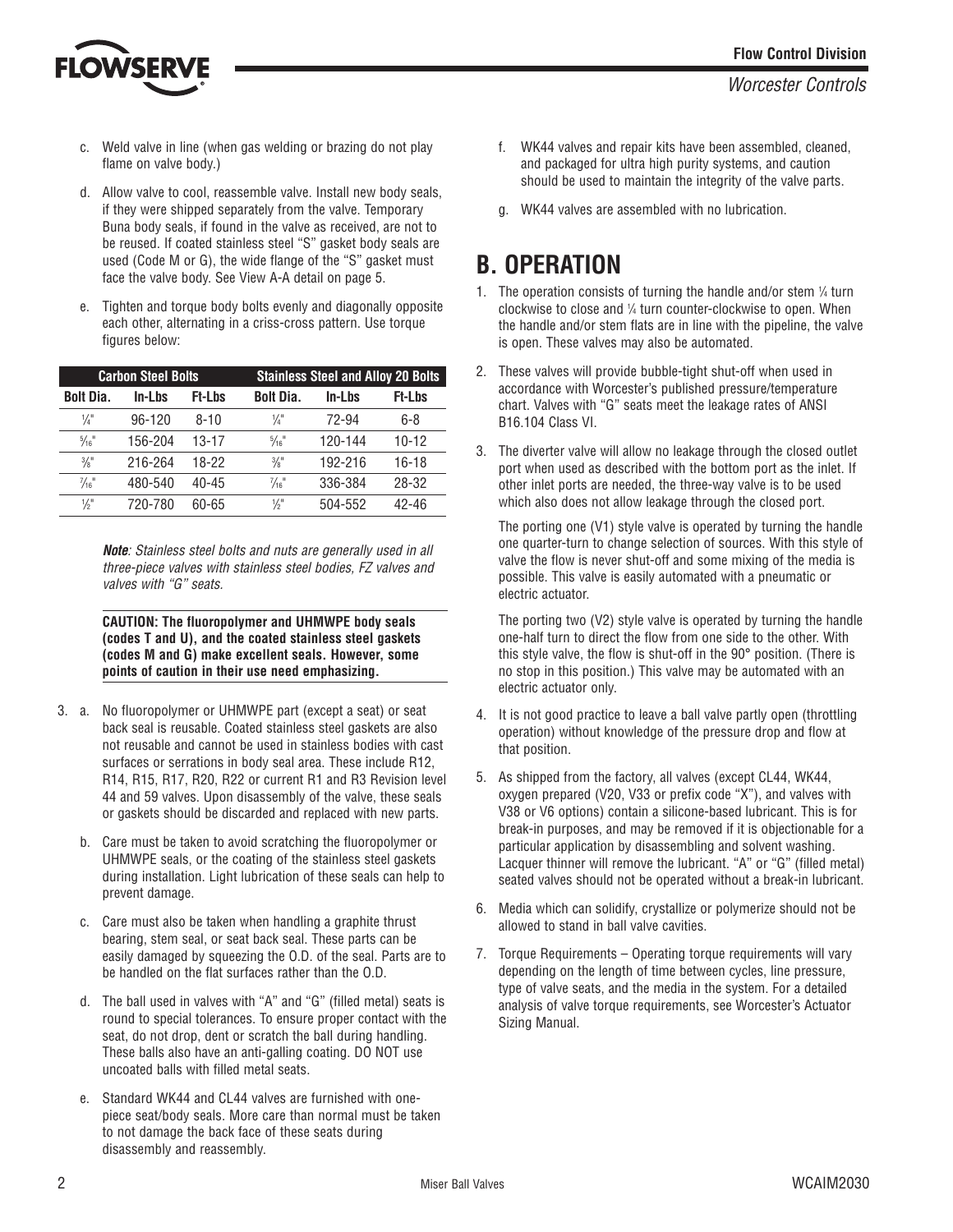

### **C. MAINTENANCE**

Tighten retaining nut if seepage is noted at stem.

**CAUTION: For maximum stem seal life, proper stem adjustment procedure must be followed.**

**Excessive tightening causes higher torque and shorter stem seal life.**

**For CL44 valves only, immediately after the first frost is detected around the stem, tighten the retaining or self-locking nut, as stated below, to adjust the compression of the stem seals.**

#### **For Valves with two stem nuts and a lockwasher (with or without handle):**

- 1. Tighten retaining nut (lower nut) until Belleville washers are flat, the nut will "bottom".
- 2. Back off retaining nut  $\frac{1}{6}$  turn.
- 3. Tighten handle nut securely to lock retaining nut in place. (On some automated valves, two retaining nuts are used with a lockwasher in between. Hold the bottom nut securely with a wrench while tightening the top nut to lock the 2 nuts in place.)

#### **For Valves with self-locking stem nut (and four Belleville washers):**

- 1. Tighten self-locking stem nut until Belleville washers are flat, the nut will "bottom".
- 2. Back off nut  $\frac{1}{3}$  turn.

**CAUTION: The self-locking stem nut is difficult to tighten, and must fully flatten Belleville washers before backing off.**

# **D. REBUILDING**

#### a **WARNING: BALL VALVES CAN TRAP PRESSURIZED FLUIDS IN BALL CAVITY WHEN CLOSED**

Special handling and cleaning procedures are necessary for oxygen and vacuum service valves. Refer to industry practices when overhauling these units.

If the valve has been used to control hazardous media, it must be decontaminated before disassembly. It is recommended that the following steps are taken for safe removal and disassembly:

- Relieve the line pressure. Operate the valve prior to attempting removal from line.
- Place valve in half-open position and flush the line to remove any hazardous material from valve.
- For CL44 valves, refer to Chlorine Institute Pamphlet 6 procedure for flushing and drying, and for additional information on precautions and cleaning.
- All persons involved in the removal and disassembly of the valve should wear the proper protective clothing such as face shield, gloves, apron, etc.
- 1. A standard repair kit may be ordered for these valves, consisting of seats and body seals or one-piece (three-way) seat/body seals, two or four Belleville washers, seat back seals (used with "A" or "G" seat only), stem seal(s), and thrust bearing(s). specify the material of seats and body seals, size, series and R number (revision number) of valve or for non-standard valve, the "P", "T", "C", or similar number, as found on the valve body, stop plate, handle, valve nameplate or on the actuator bracket nameplate. If valve body is stainless steel or Alloy 20, place a "6" after valve size in repair kit ordering code.

To Order: Valve Size/Series/RK 44 or 59/Material/Revision No., or P, T, C, etc., Number

Examples:

1" 6 FZ RK 44 PM RO

1" RK 59 PM R16

1 /2" RK 44 RT TO914

**CAUTION: If the seats and seals installed differ from those removed, the valve nameplate or stop must be replaced or remarked to indicate the altered materials and ratings, or valve tagged to so indicate.**

- 2. To replace seats and seals:
	- a. Place valve in open position, remove three body nuts and bolts, loosen fourth, swing out center section from between pipe ends with valve open. Some AF44 and FZ44 fire valves require the removal of all four bolts and spreading the pipe ends to clear the pipe end centering rings, if any (valves with "G" seats or revision R4 and later fire valves do not use centering rings).
	- b. With valve in closed position, remove old seats, body seals or one-piece (three-way) seat/body seals, seat back seals (if any), and ball.
	- c. Remove handle nut, lockwasher, separate handle and stop or one-piece handle and stop (if manual valve). (This step is not applicable to valves with self-locking stem nut.)
	- d. Using handle or a wrench to prevent stem from turning, remove retaining or self-locking stem nut, Belleville washers, and follower from stem. Remove the stem through body cavity.
	- e. Remove thrust bearing(s) from body or stem; stem seal(s), and stem seal protector (if any), from recess in top of body.
	- f. Clean all sealing surfaces of valve including the ball.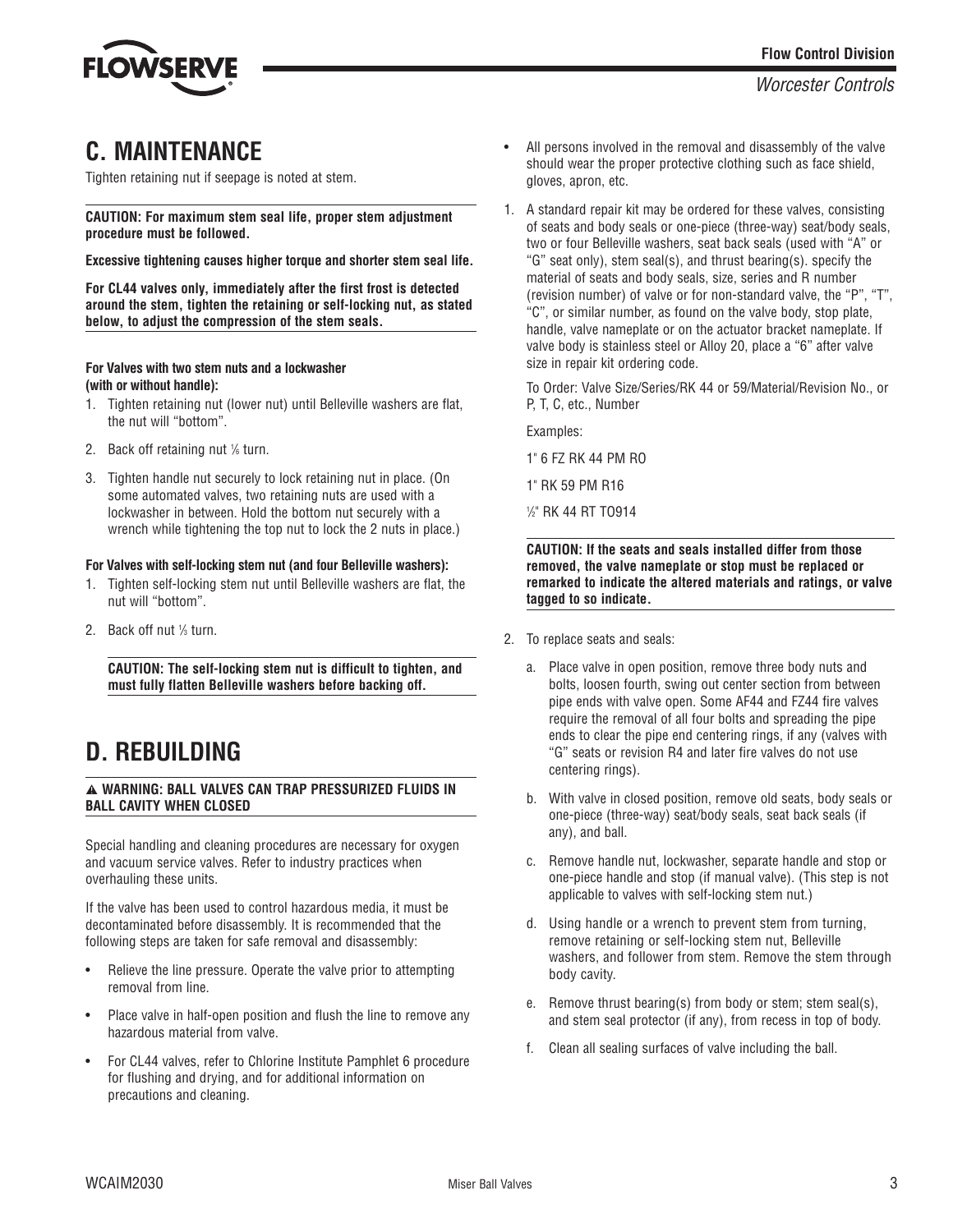

**NOTE**: The ball and the surfaces against which the seats and seals are installed should be undamaged, clean and free of pit marks and scratches. Light marring from the action of the ball against the seats is normal and will not affect the operation of the valve. Flaws which can be seen but barely detected with fingertips are acceptable. The stem and body surfaces that the thrust bearing(s) and stem seal(s) contact must be undamaged, clean, and free of pit marks and scratches.

g. Lightly lubricate the ball, seats, body seals, stem seal(s), stem seal protector and seat back seals (if any), and thrust bearing(s) with a lubricant compatible with the media being handled, except for valves with V20, V33 or V38 options, which are assembled dry. White petroleum jelly is a good general-purpose lubricant.

For valve repair kits with "A" or "G" seats, the filled metal seats will be lubricated at the factory. If they are not, they should be lubricated as noted in Paragraph B.5. and also as stated above. Do not operate a newly rebuilt valve using filled metal seats without lubricants. The seat back seals will be pre-assembled to the seat backs.

For CL44, and oxygen prepared (prefix code "X") valves only, lightly lubricate the ball, seats/body seals, stem seal and thrust bearing with a PTFE-based lubricant as Fluorolube S-30 or equivalent.

h. For stem area rebuilding, refer to exploded view, stem build illustrations and stem component color chart on the following pages that pertain to the type valve being rebuilt.

Order of Assembly:

Place new thrust bearing(s) on stem and insert assembly through body cavity. Place new stem seal(s), stem seal protector (if any), and the follower in position. PEEK thrust bearing and stem seal protectors are placed outside of seals and bearings. The seals/bearings must contact the body.

**NOTE**: For valves having graphite stem seal(s), care must be taken when installing the graphite parts because they are easily damaged by squeezing the O.D. of the seals. Handle gently by holding seal(s) on flat surfaces rather than on the O.D. If resistance is encountered when installing seal(s) over the stem, use follower to gently push the stem seal(s) down.

Stem seals, stem seal protectors and thrust bearings that are the same size and color are interchangeable.

i Place two new Belleville washers in position with the larger diameter sides touching each other.

For those valves with single self-locking stem nut, place four new Belleville washers in position (two pairs of washers with larger diameter sides touching each other).

Place retaining or self-locking stem nut on stem and using handle or a wrench to prevent rotation, tighten nut to make snug and firm. Follow Section C, Maintenance, for proper stem adjustment.

- k. Replace separate stop and handle or one-piece handle and stop (if manual valve), lockwasher and handle nut on stem. (This step is not applicable to valves with self-locking stem nut.)
- l. With valve in closed position (stem flats going across pipeline), replace ball (see note below), one-piece (three-way) seat/body seal (if used), or seats and seat back seals (if any). With valve in open position, carefully insert new body seals and place center section between pipe ends. For AF44 and FZ44 fire valves, insert centering rings, if any, into pipe ends before installing center section of valve. For valves with coated stainless steel "S"gaskets, install with wide flange facing body (see view A-A on page 5). For valves with "A" or "G" seats, before putting the center section back between the pipe ends make sure that the seat back seal is located on the seat correctly. If it is not, it could be damaged or cause the valve to leak.

**NOTE**: For diverter and three-way valves, install ball as follows:

V1(90° valves)– with handle and/or stem flats in line with body main axis, viewed from bolt head side (normally upstream) one ball port is to the right, one is down, and one is on opposite end of valve.

V2(180° valves)- Using some convention as V1, one ball port is down and the other is on opposite end of valve.

Valves with a pressure relief hole in the ball (V3 option and chlorine valves) must be assembled and installed with the hole upstream when the valve is closed, to insure that cavity relief is upstream. Any valve with a relief hole will have an arrow on the body pointing downstream. This arrow is tamped on the body or on a metal tag welded to the body.

Replace and tighten body bolts and nuts per torque figures and method found in Section A.2.e.

#### **CAUTION: Do not scratch body seals when replacing valve body.**

When ordering parts, please provide the part name and the following information as found on the valve body, stop plate, handle, valve nameplate, or mounting bracket nameplate:

- 1. Valve Size, Style and Revision Number Example: 1/2" 4466T SE RO STEM
- 2. Valve Size, Style and Five-Character Code, known as a "P", "T", "C", or similar number, the designation for a non-standard product. – Example: 3 /4" 4446RT SW T0726 BALL
- 3. Porting (if a diverter or three-way valve) must also be specified when ordering these parts. Example: 1" D4466 T SE V1 R8 BALL

The terminology shown in the exploded view Parts Listing on next page is standard.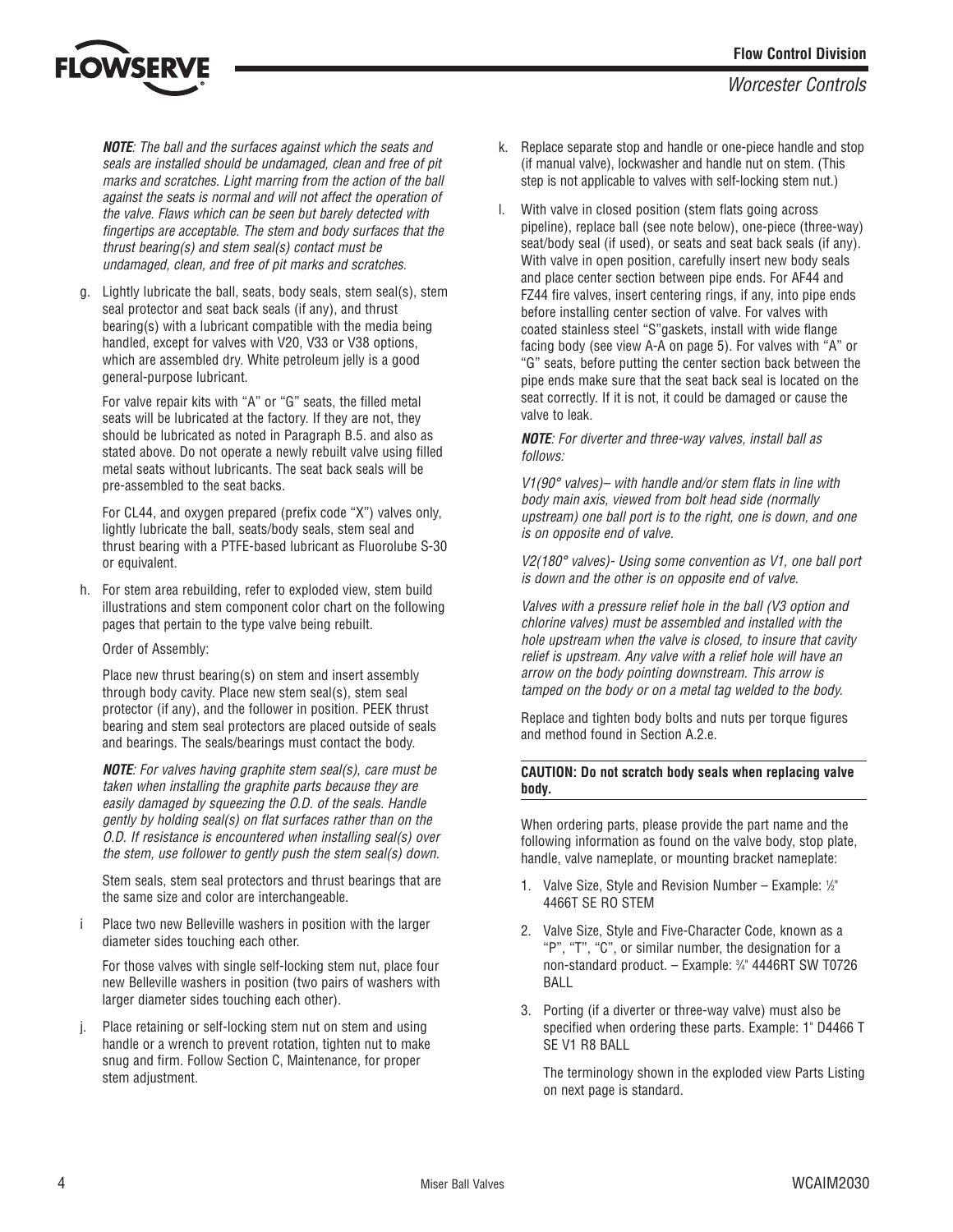

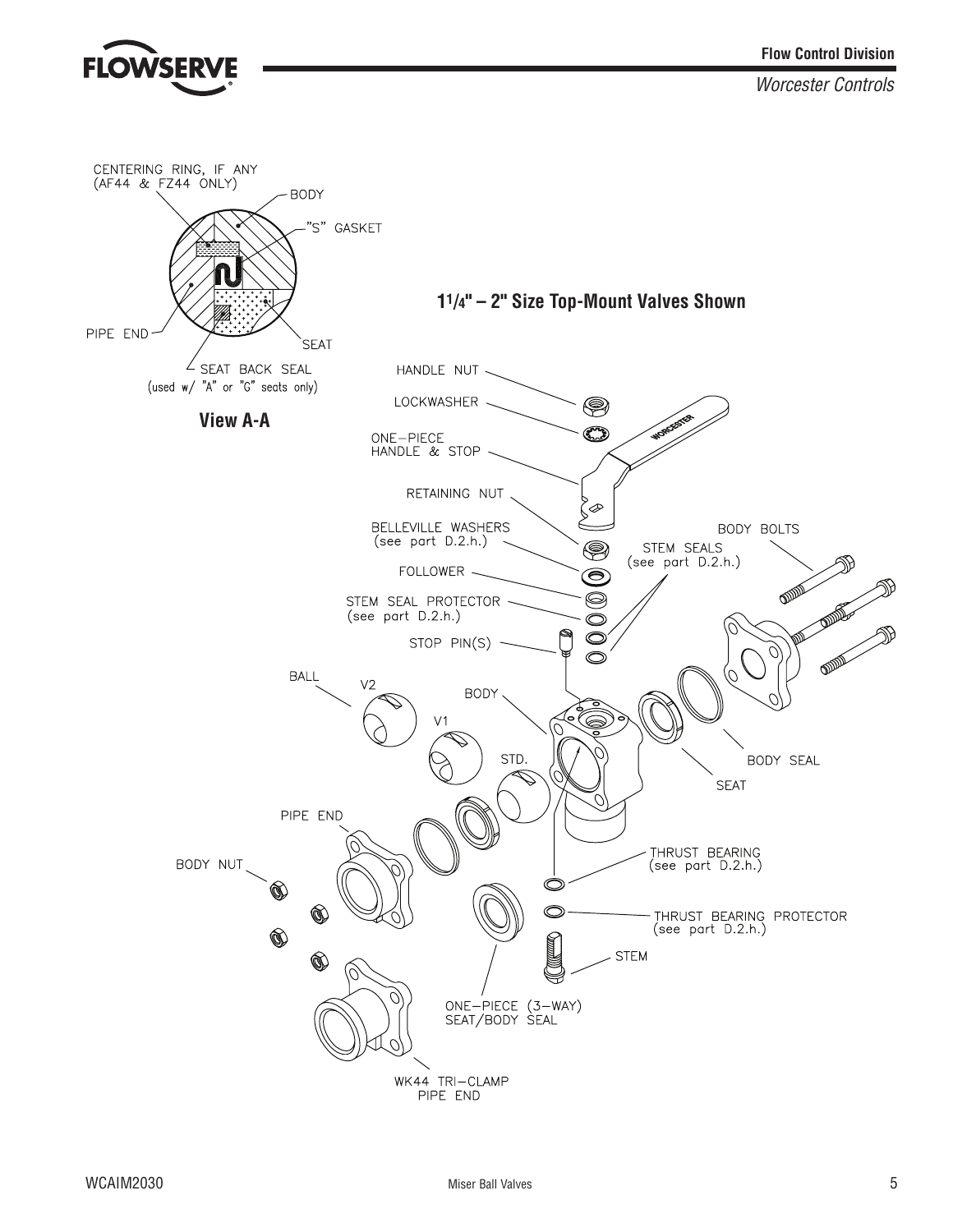

### **Top-Mount Valve Stem Builds**



**NOTE:** Manual valve stem build compoents such as stem seal(s), thrust bearings, and seal protector are the same as automated valves. For colors of various stem components, see color chart on page 8. For fire valves and valves with V17 option used in oxygen service, use polyfill stem seal and thrst bearing protectors in place of PEEK material.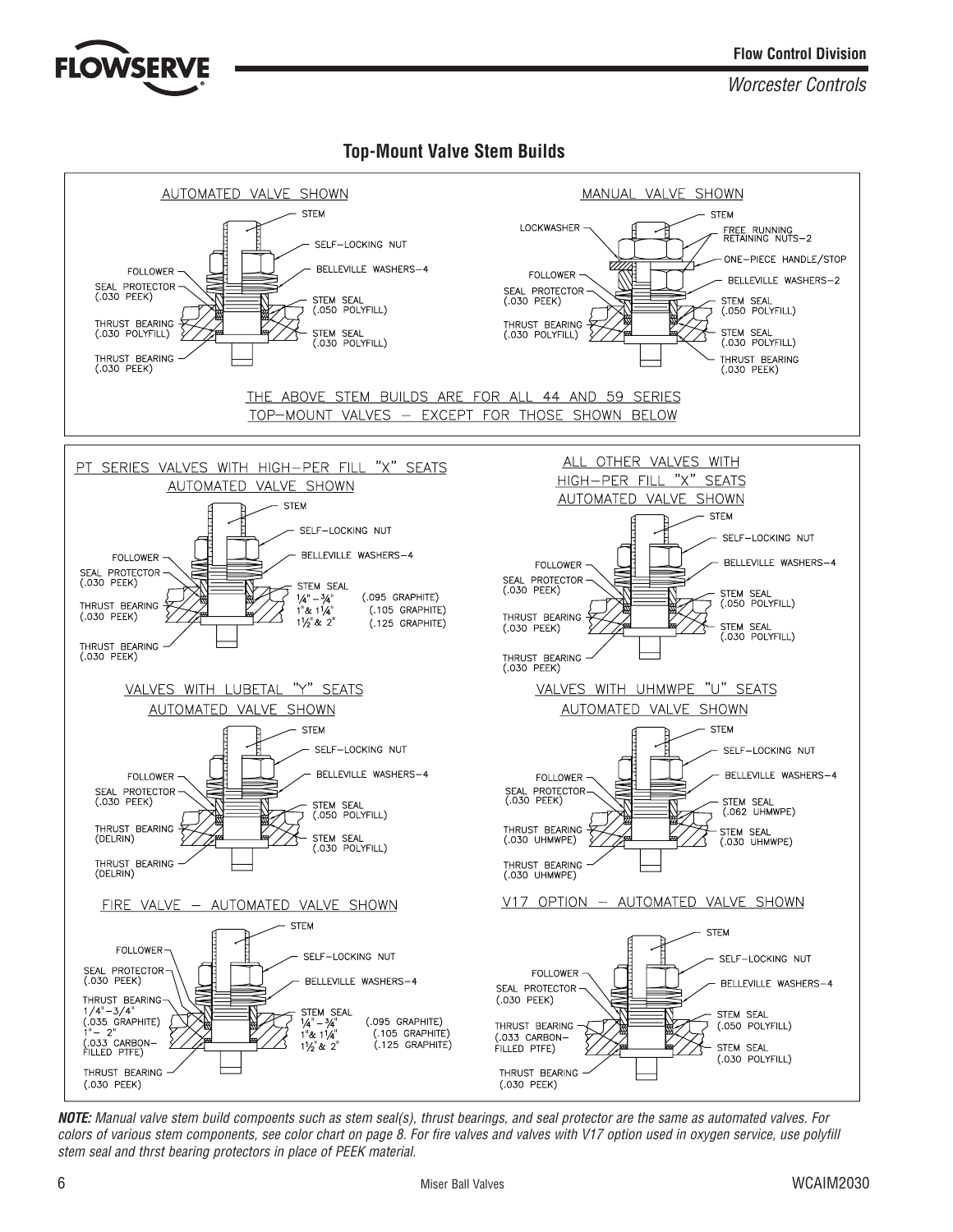

### **Top-Mount Valve Stem Builds, continued**



### **All Non-Top-Mount Valve Stem Builds**



**NOTE:** Stem build components such as stem seal(s), thrust bearings, and seal protector (if used) are the same for manual and automated valves. For colors of various stem components, see color chart on page 8.